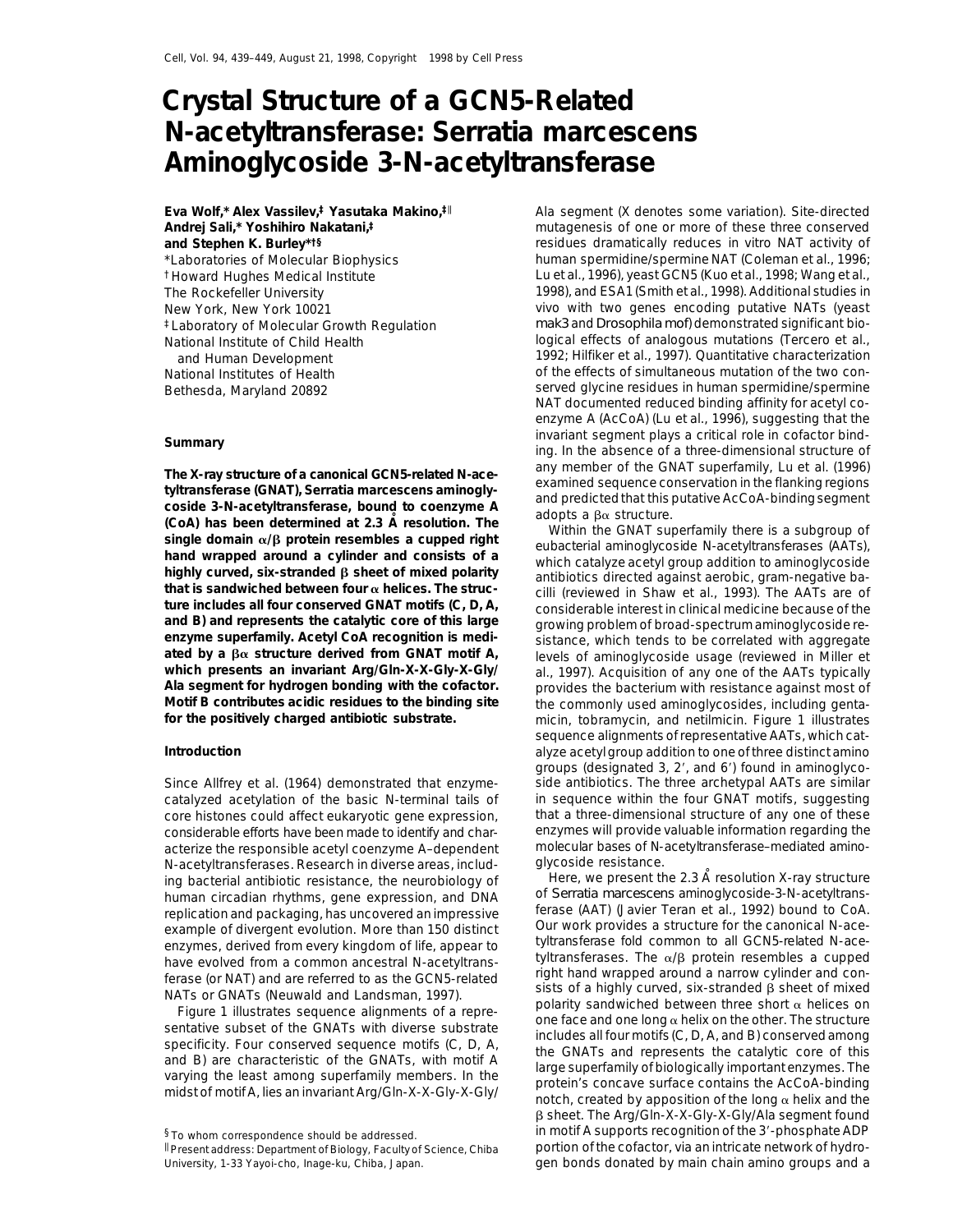

## Figure 1. GCN5-Related N-acetyltransferases and Aminoglycoside Substrate

(A) Structure-based sequence alignment of GCN5-related N-acetyltransferases. The secondary structural elements were assigned from the X-ray structure (Kabsch and Sander, 1983), and the locations of GNAT motifs C, D, A, and B were obtained from the structure-based sequence alignments. Environment classification: E denotes residue with more than 20% of surface area accessible to solvent, calculated using MODELLER (Sali and Blundell, 1993). Functional classifications: N, main chain hydrogen bonds between amino groups and 3'-phosphate ADP; M, main chain hydrogen bonds between ß-strand S5 and pantethenic acid; 2, contributes to dimer interface; T, Gln-145 acts as the threshold between the AcCoA-binding notch and the substrate-binding slot; G, acidic residues contributing to the negative electrostatic potential of the gentamicin-binding slot (Asp-53, Asp-147, Asp-150, Asp-151). Mutagenesis classification: -, point mutant with reduced activity;  $+$ , point mutant with little or no effect; \*-\*, multiple mutants with reduced activity. \*+\*, multiple mutants with little or no effect. Two sets of *Sc*GCN5p mutations are denoted Berger (Wang et al., 1998) and Allis (Kuo et al., 1998). Underlined Q and G in the *Hs*PCAF sequence denote sites of a double point mutation to glutamic acid that abolishes enzyme activity in vitro (data not shown). Sequence identities with *Sm*AAT and Z scores from the comparative modeling exercise are given for each structure-based alignment. Genbank accession codes: *Sm*AAT g239721, *Pa*AAT g150958, *Ah*AAT g455437, *Ps*AAT g625766, *Mj*RAT g1592161, *At*NAT g1277090, *Hs*DAT g36607, *Hs*SAT g1389592, *Sc*MAK3p g1314121, *Sc*SPT10p g402736, *Sc*HAT1p g965092, *Sc*GCN5p g417038, *Hs*GCN5 g1587472, *Hs*PCAF g1491937. (B) Structure of gentamicin C<sub>1a</sub>, with arrows showing the three sites of acetyl group addition (3, 2', and 6').

by hydrogen bonds with main chain donors and ac- map to its N and C termini (see Experimental Proceceptors. Motif B contributes acidic residues to the sub- dures). These data are compatible with the limits of the strate-binding site, thereby neutralizing the positively four conserved GNAT motifs (C, D, A, and B) identified charged aminoglycoside substrates. This work also by Neuwald and Landsman (1997), suggesting that the serves as a foundation for directed mechanistic studies central portion of the enzyme corresponds to a proteof members of the GCN5-related superfamily involved ase-resistant phylogenetically conserved GNAT core in regulation of eukaryotic gene expression. (Figure 1). Additional, albeit indirect, support for this

Mass spectrometry was performed after digestion of of the proteolytically resistant core defined by mass *Sm*AAT (in the absence of CoA) with two different se- spectrometry (see Structural Overview). quence-specific proteases. This combination of classical biochemistry and high-resolution mass spectrome- **Crystallization and Structure Determination** try has proved extremely useful for identifying globular A truncated form of the enzyme (*Sm*AAT [1–168], which

polar side chain. Pantethenic acid binding is mediated of the V8 protease and trypsin cleavage sites in *Sm*AAT assertion comes from two sources. First, C-terminal **Results and Discussion** truncation of *Sm*AAT beyond motif B yields wild-type gentamicin 3-N-acetyltransferase activity in vivo (see **Conserved Motifs A–D Constitute a Proteolytically** Experimental Procedures). Second, in ourcocrystals the **Resistant GNAT Core polypeptide chain is disordered outside the confines** 

domains within proteins (reviewed in Cohen, 1996). Most lacks nine dispensable C-terminal amino acids) plus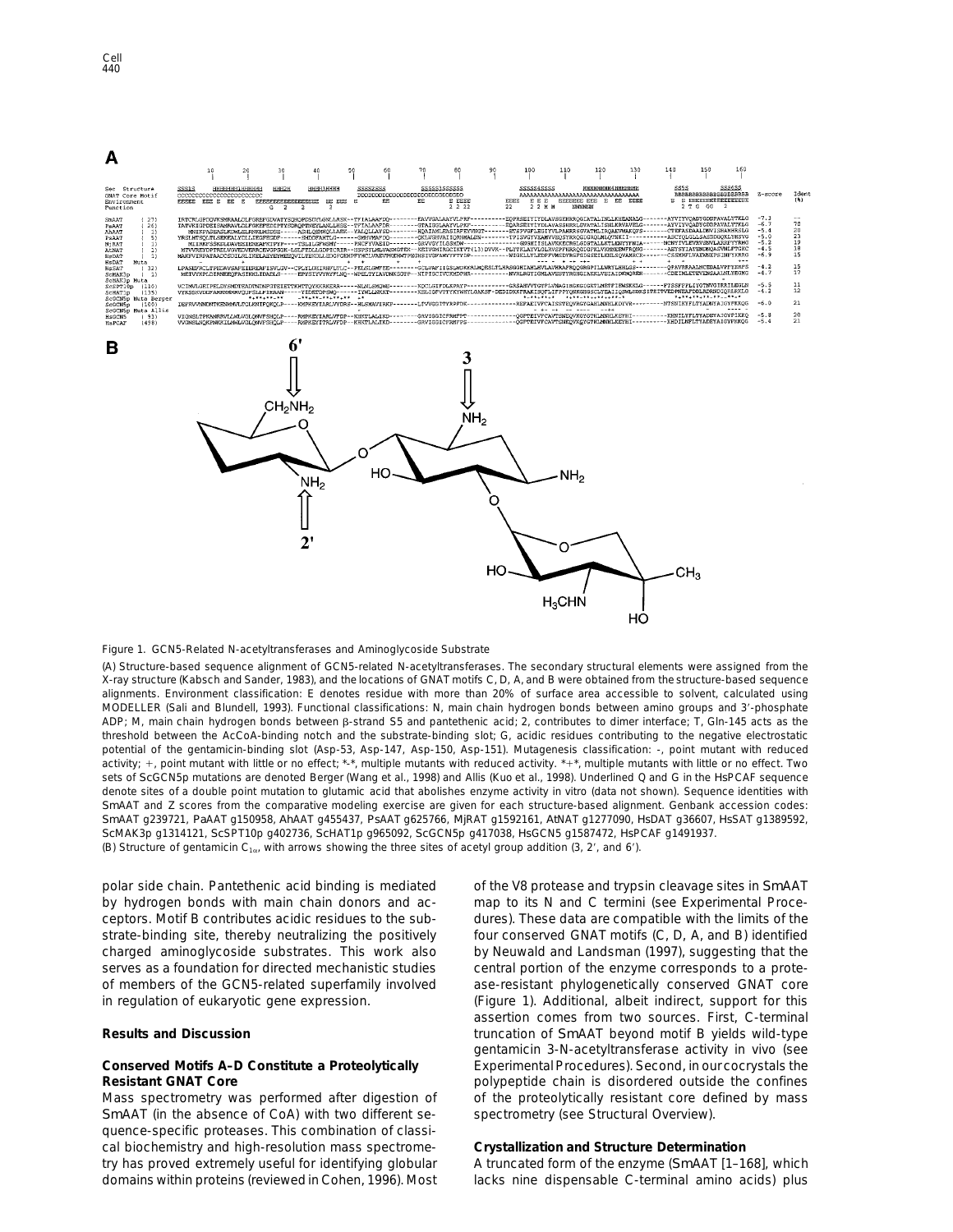|                                             | Resolution (A) | <b>Reflections</b><br>Measured/Unique | Completeness (%)<br>Overall/Outer Shell | $R_{sym}$ (%)<br>Overall/Outer Shell | Phasing<br>Power |
|---------------------------------------------|----------------|---------------------------------------|-----------------------------------------|--------------------------------------|------------------|
| MAD analysis (two Se sites)                 |                |                                       |                                         |                                      | Ano Iso          |
| λ1 (0.9793 A)                               | $20.0 - 2.3$   | 118.408/16.291                        | 92.9/92.5                               | 5.2/9.3                              | 1.94 0.24        |
| λ2 (0.9703 Å)                               | $20.0 - 2.3$   | 117.918/16.295                        | 92.9/92.9                               | 5.3/9.1                              | $2.50 -$         |
| λ3 (0.9668 A)                               | $20.0 - 2.3$   | 116.138/16.281                        | 92.8/92.8                               | 5.7/11.5                             | 2.17 1.96        |
| Overall figure of merit                     | 0.58 acentric  | 0.38 centric                          |                                         |                                      |                  |
| Refinement Statistics (against $\lambda$ 1) |                |                                       |                                         |                                      |                  |
|                                             | Resolution (A) | Completeness (%)                      | R factor                                |                                      | Free R factor    |

Data with  $|F| > 2\sigma(|F|)$  20.0–2.3 92.9 0.204 0.251<br>
20.251 ms deviations Bond lengths, 0.006 Å Bond angles, 1.4° Thermal parameters, 1.1 Å<sup>2</sup> Thermal parameters, 1.1  $\dot{\mathsf{A}}^2$  $r_{sym} = \Sigma |I - \langle 1 \rangle / \Sigma I$ , where I = observed intensity,  $\langle 1 \rangle$  = average intensity obtained from multiple observations of symmetry related reflections. Phasing power = rms ( $|F_H|/E$ ),  $|F_H|$  = heavy atom structure factor amplitude and E = residual lack of closure.

rms bond lengths and rms bond angles are the respective root-mean-square deviations from ideal values. rms thermal parameter is the rootmean-square deviation between the B values of covalently bonded atomic pairs.

Free R factor was calculated with 10% of data omitted from the structure refinement.

CoA yielded diffraction-quality cocrystals, which con- superfamily member allowed us to revise the definitions tain two crystallographically independent copies of the of the four conserved motifs, initially characterized by 1:1 protein–ligand complex in the asymmetric unit (see Neuwald and Landsman (1997). They now conform to Experimental Procedures). The *Sm*AAT-CoA complex the secondary structural boundaries and sequence constructure was determined via multiwavelength anoma- servation patterns in the structure-based alignment illous dispersion (Hendrickson, 1991) (Table 1). Experi-<br>
lustrated in Figure 1. Motif C corresponds to β-strand mental phases obtained at 2.3 A resolution gave a high- S1, the S1/H1 loop, and  $\alpha$  helix H1 (color coded red), quality electrondensity map that was improved by density which contributeto the domain's hydrophobic core. Momodification and phase combination. The current refine- tif D forms a  $\beta$  hairpin (S2, the S2/S3 loop, and S3; color ment model has an R factor of 20.4% and a free R value coded green). This segment of the polypeptide chain

schematically in Figure 2. The single domain  $\alpha/\beta$  fold of the four GNAT motifs. As predicted (Lu et al., 1996), encompasses the four conserved GNAT motifs (C, D, A, motif A adopts a  $\beta\alpha$  conformation (S4, the S4/H4 loop, and B) and is shaped like a right hand wrapped around and H4; color coded blue), and the invariant segment a narrow cylinder ( $\alpha$  helix) with the "thumb" extending constitutes a significant portion of the AcCoA-binding away from the cylinder (overall dimensions 37 A [width]  $\times$  site (see below). Finally, motif B corresponds to a  $\beta$ 48 A [height]  $\times$  40 A [depth]). Secondary structural hairpin (S5, the S5/S6 loop, and S6; color coded maelements include three short and one long  $\alpha$  helices and genta). This segment of the polypeptide chain forms the a six-stranded  $\beta$  sheet of mixed polarity, arranged in thumb-like structure of the GNAT core, lying at the edge the order S1-H1-H2-H3-S2-S3-S4-H4-S5-S6. The six  $\beta$  of the six-stranded  $\beta$  sheet and making up part of the strands are arranged in space in the order S1-S2-S3- active site. It is remarkable that the amino acid side S4-S5-S6, making a highly curved  $\beta$  sheet (Figures 2A chains of residues 146-151 in motif B are not well deand 2B). The three short  $\alpha$  helices (H1, H2, and H3) fined in either half of the asymmetric unit, and these meander across the convex surface of the  $\beta$  sheet (Fig- residues may interact with antibiotic substrates (see ures 2B–2D). The ligand-binding cleft (AcCoA-binding below). notch) is generated by approximation of the concave surface of the  $\beta$  sheet to the long  $\alpha$  helix (H4) (Figure 2). **Noncrystallographic Symmetry** 

represents a new protein fold. A search using the Dali lallographic asymmetric unit are related by a noncrysserver (Holm and Sander, 1993) revealed a maximum Z tallographic 2-fold rotation (Figure 3). The structures score of 3.3, obtained with a fragment of an unrelated are very similar, with root-mean-square (rms) deviations  $\alpha$ /β protein (β-galactosidase, PDB accession code 1BGL- between  $\alpha$ -carbon atomic positions of 0.3 Ā, which is A). Individual comparisons of *Sm*AAT with more than comparable to the error of the crystallographic method a dozen CoA-binding proteins (reviewed in Engel and at 2.3 A resolution (Brünger, 1998). Packing interactions Wierenga, 1996) reveals that *Sm*AAT is a novel member between the proteins are mediated by salt bridges, hyof this diverse protein family. As such, it represents a drogen bonds, and van der Waals interactions, which useful, long-awaited paradigm for structure-based se-<br>bury more than 880  $\AA^2$  of solvent-accessible surface

of 25.1% (Brunger, 1992) at 2.3 A resolution. lies in the middle of the hydrophobic core between  $\alpha$ helices H1 (motif C; red) and H4 (motif A; blue), making **Structural Overview** the GNAT core intolerant of nonconservative substitu-The three-dimensional structure of *Sm*AAT is illustrated tions in motif D. Motif A is the most highly conserved

To the best of our knowledge, the structure of *Sm*AAT The two *Sm*AAT–CoA complexes comprising the crysquence comparisons of the GNATs (see below). area (Lee and Richards, 1971). The most remarkable Figures 2A–2D illustrate the structural roles played by feature of this dimeric structure is the 12-stranded  $\beta$ each of the four motifs in the GCN5-related N-acetyl-<br>
barrel created by 2-fold noncrystallographic symmetry transferase core. Knowledge of the structure of a GNAT (Figure 3B). The interior of the barrel is packed with a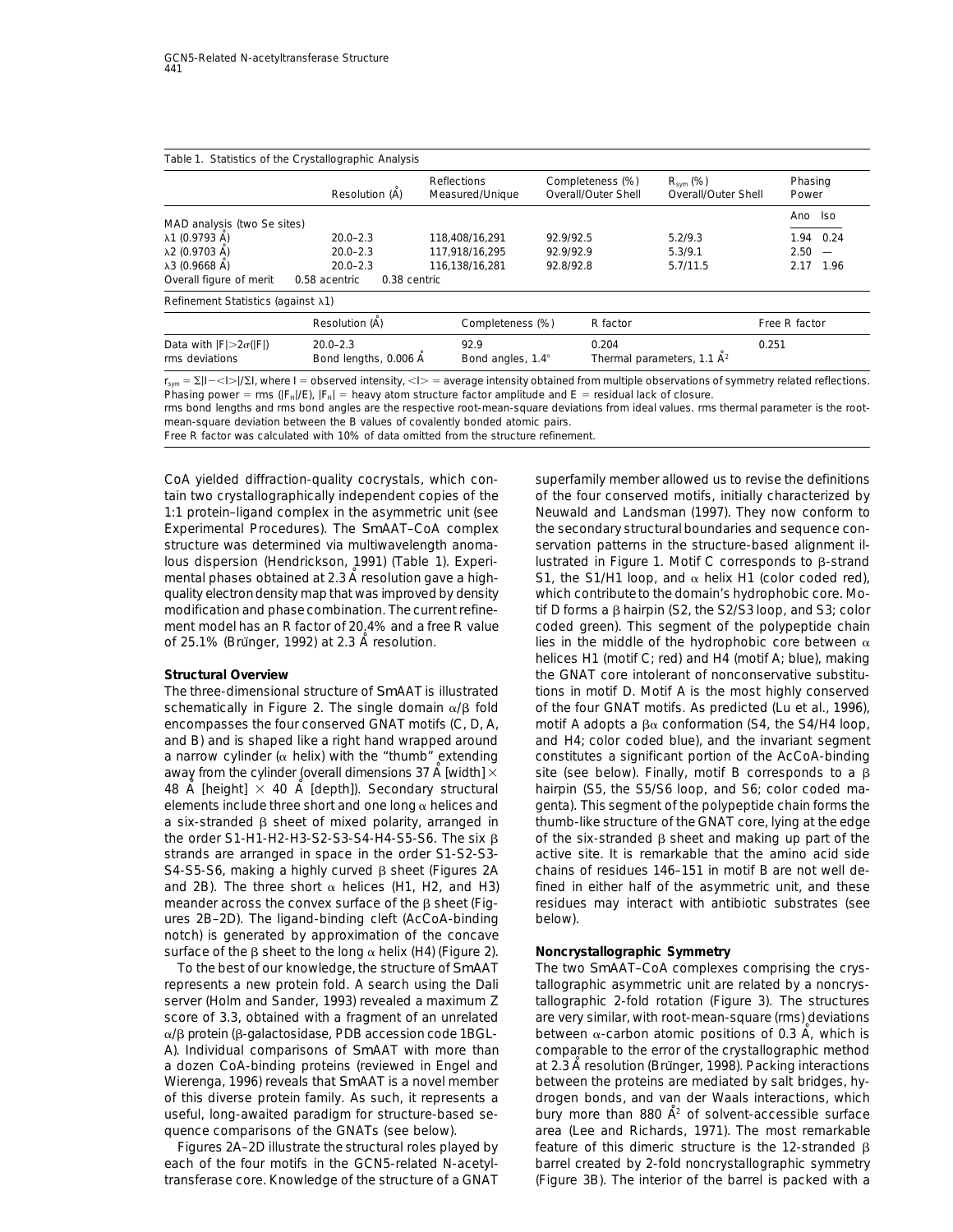













Figure 2. Structure of the *Sm*AAT–CoA Complex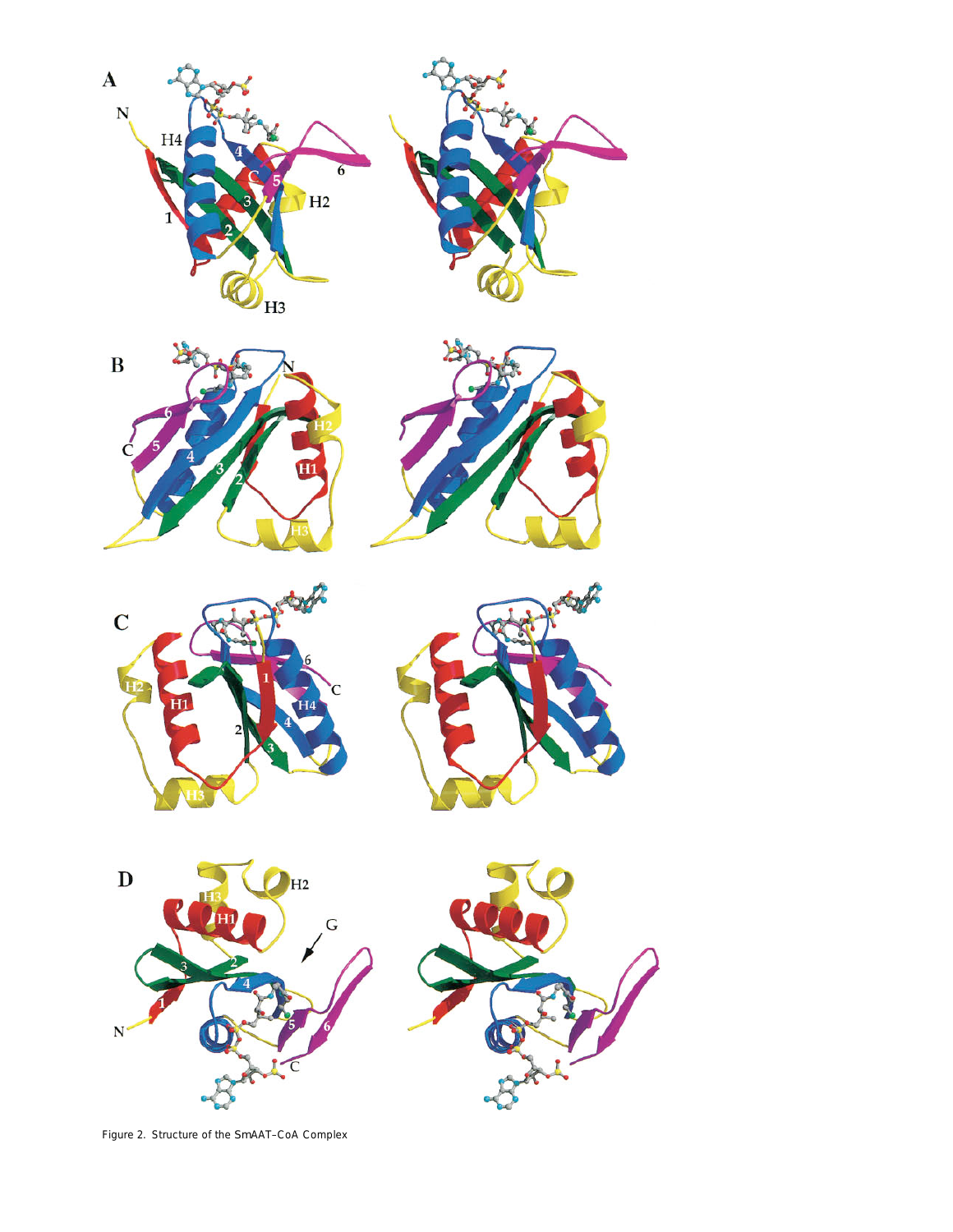

(A) MOLSCRIPT/RASTER3D drawing viewed along the noncrystallo- corresponding model. The Z-score statistic permits digraphic 2-fold axis, showing the relative disposition of the two active<br>sites. Complex 1 is illustrated and labeled with the scheme used in<br>Figure 2, and complex 2 is shown in black. The conformational<br>heterogeneity of th

dimer is primarily stabilized by van der Waals interaction b  $-6.7$  is comparable to that of an experimentally de-<br>tions (see Figure 1 for residues buried on dimer forma-<br>tion). Two lines of evidence suggest that the enzy the surface area buried (880  $\mathbf{A}^2$ ) exceeds 600  $\mathbf{A}^2$ , which the surface area buried (880 A<sup>2</sup>) exceeds 600 A<sup>2</sup>, which  $AATs$  (3, 2', and 6') are structural homologs, making<br>is the accepted upper limit for adventitious crystal-packing contacts (Janin, 1995). Second, a related enzyme, of N-acetyltransferase–mediated aminoglycoside resishuman spermidine/spermine NAT, has been shown to tance. The only significant differences between the crys-<br>act as a dimer (Coleman et al., 1996). To date, we have tal structure of SmAAT and the homology models of act as a dimer (Coleman et al., 1996). To date, we have the structure of *Sm*AAT and the homology models of and<br>About an and the homology models of the talk the talk of the tenders of the homology models of and not obtained conclusive hydrodynamic evidence that *Ah*AAT and *Ps*AAT occur between GNAT motifs C and *Sm*AAT functions as a dimer. We have, however, shown conductional structure-based sequence alignments predict<br>that recombinant ovine serotonin NAT is a dimer at a conductions in this region, suggesting that the precise tr that recombinant ovine serotonin NAT is a dimer at a deletions in this region, suggesting that the precise tra-<br>Concentration of about 1 mg/ml using dynamic light dectory of the polypeptide chain from the C terminus

# **Sequence Alignments of Representative Aminoglycoside N-acetyltransferases Structure of** *Sm***AAT-Bound Coenzyme A**

(Schwocho et al., 1995) but substantially less similar to an aminoglycoside 2'-N-acetyltransferase from Pro*videncia stuartii* (*Ps*AAT) (Rather et al., 1993) and an aminoglycoside 6'-N-acetyltransferase from Acineto*bacter hemolyticus* (*Ah*AAT) (Lambert et al., 1993). Amino acid sequence identities are23% and 20%, respectively. Analysis of their respective GNAT core regions reveals that 30% of *Sm*AAT's core residues are either identical (8/136) or chemically similar (33/136) among the four AATs (Figure 1). Only *Pa*AAT has sufficient amino acid identity with *Sm*AAT to permit us to infer directly that it is a structural homolog of *Sm*AAT (Sander and Schneider, 1991). However, structure-based sequence alignments, three-dimensional model building, and evaluation of the resulting models provide us with a quantitative approach to the problem of detecting and confirming structural similarity in the face of relatively low pairwise amino acid identity.

Figure 1 illustrates the results of structure-based sequence alignments of *Ps*AAT and *Ah*AAT with *Sm*AAT. In addition, a Z score (Sippl, 1993) is reported for each homology model, giving a measure of the validity of the sequence alignment from which the model was derived. This measure depends on whether amino acid side Figure 3. Structure of the *Sm*AAT Dimer in the Asymmetric Unit chains have chemically appropriate environments in the (B) Drawing viewed at right angles to the noncrystallographic 2-fold In contrast, random modeling exercises with unrelated axis, showing the 12-stranded  $\beta$ -barrel structure. proteins yield a mean Z score of 0 with a standard deviation of 1. How do the Z scores obtained for *Pa*AAT, *AhAAT*, and *PsAAT* compare? In each case, the Z score<br>direction aromatic residues, suggesting that the obtained from the modeling exercise (ranging from -5.0<br>dimer is primarily stabilized by van der Waals interac-<br>to -6. our X-ray results useful for directed mechanistic studies jectory of the polypeptide chain from the C terminus scattering (data not shown).  $\qquad \qquad$  of  $\alpha$ -helix H1 to the N terminus of  $\beta$ -strand S2 is not conserved among distinct AATs.

*Sm*AAT is very similar (70% identical) to its functional The structure of *Sm*AAT-bound CoA is illustrated in Fighomolog isolated from *Pseudomonas aeruginosa* (*Pa*AAT) ure 4 (CoA atom names appear in italics). The electron

<sup>(</sup>A) MOLSCRIPT/RASTER3D (Kraulis, 1991; Merrit and Murphy, 1994) stereo drawing showing the concave surface of *Sm*AAT. CoA, included as an atomic stick figure, is located in the coenzyme-binding notch between the long  $\alpha$  helix and the  $\beta$  sheet.  $\alpha$  helices are labeled H1-H4, and  $\beta$  strands are labeled 1–6, with the N and C termini of the protein labeled with N and C, respectively. GNAT motifs C, D, A, and B are colored red, green, blue, and magenta, respectively.

<sup>(</sup>B) Stereo drawing viewed along the face of the b sheet, showing *Sm*AAT in profile, the entire coenzyme-binding notch, and the location of the three  $\alpha$  helices on the molecule's convex dorsal surface.

<sup>(</sup>C) Stereo drawing viewed along the face of the  $\beta$  sheet, showing the location of the three  $\alpha$  helices on the molecule's convex dorsal surface. (D) Stereo drawing viewed from the upper surface of enzyme looking into the active site. G denotes the gentamicin-binding slot.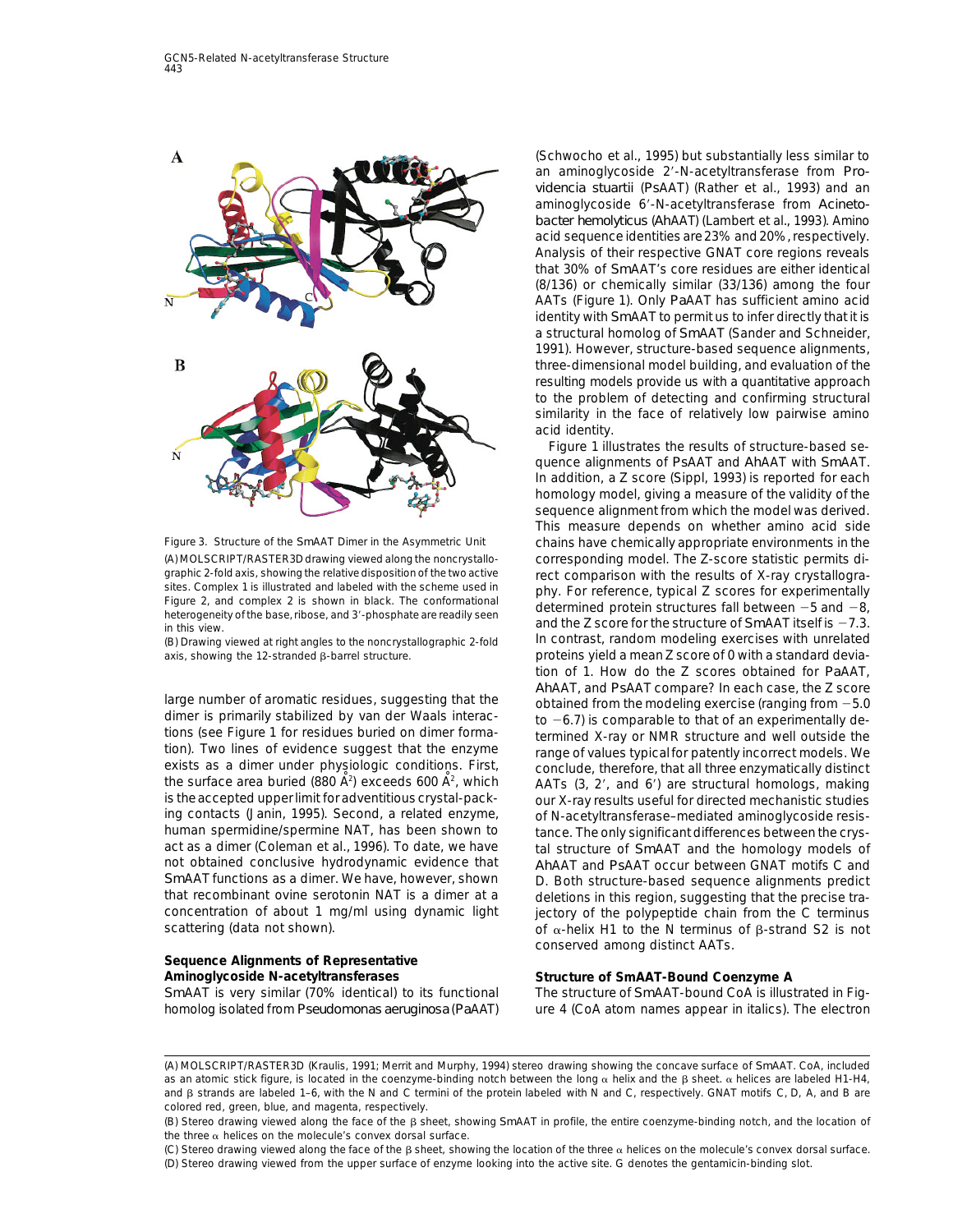

# Figure 4. CoA Binding to *Sm*AAT

MOLSCRIPT/RASTER3D drawing of CoA in the coenzyme-binding notch of *Sm*AAT, showing selected residues involved in CoA recognition. A subset of the hydrogen bonds is indicated with dotted lines. The bulk of the hydrogen bonds with the 3'-phosphate ADP moiety and the bridging water molecule have been omitted for clarity. This view is similar to that shown in Figure 2D.

the asymmetric unit (data not shown). Although the ade- 3'-phosphate group participates in a water-mediated nines, ribose sugars, and solvent-exposed 3'-phos- interaction with Arg-119 (NH1—H<sub>2</sub>O = 2.3 A and H<sub>2</sub>O phates differ somewhat between the two crystallograph-  $O32 = 3.0$  A); whereas, in complex 2 Arg-119 interacts ically independent complexes (Figure 3A), the remainder directly with a 3'-phosphate oxygen atom (NH1—*O32*  $=$ of the cofactors are very similar (rmsd between equiva- 2.8 A). It is remarkable that neither adenine base makes lent atoms = 0.2 A). The ligand is bound to *Sm*AAT in direct interactions with the enzyme, distinguishing a bent conformation with two quite different glycosyl *Sm*AAT from most CoA-binding proteins. *C1'*-N linkage torsion angles  $(x = 84^{\circ}$  and 12°) and The remainder of the CoA structure is well ordered *C2*9*-endo* ribose conformations. A bend occurs in the and interacts with the invariant Arg/Gln-X-X-Gly-X-Gly/ middle of the pantetheine arm, bringing the sulfur atom Ala segment (the S4/H4 loop and the N terminus of of the  $\beta$ -mercapto-ethylamine moiety close to the en-  $\alpha$ -helix H4) plus the C-terminal portion of  $\beta$ -strand S4, trance to the AcCoA-binding notch. This ligand confor- both of which are derived from GNAT motif A. The negamation is similar to those observed for CoA interacting tively charged diphosphate moiety is held in the AcCoAwith enoyl-CoA hydratase, citrate synthetase, and Acyl- binding notch (Figures 4 and 5) by contacts with multiple CoA binding protein (PDB Codes: 1DUB, 2CTS, and backbone NH groups, the side chain of Thr-124 and a 1ACA). However, the majority of bound CoA structures bridging water molecule(denoted BW). Protein–cofactor show an extended pantetheine conformation (PDB Codes: interactions include the following: Thr-124 OG1—*O11* =

The structure of the *Sm*AAT-CoA complex represents 121 N—BW = 2.9 A<sup> $\,$ </sup> Gln-120 N—*O12* = 3.2 A $\,$ , Gln-120 the ninth example of an enzyme bound to this cofactor  $N-BW = 2.7$  A, BW–O21 = 3.0 A, BW–O22 = 3.0 (for a comprehensive review of protein–CoA complex  $A_i$  and Arg-119 N— $O22 = 2.6$  A. Direct protein–ligand structures, see Engel and Wierenga, 1996). Although contacts occur between motif A and the pantethenic their crystal lattice environments are not the same, the acid, including Val-113 N—*OP6*5 2.8 A˚ and Leu-111 two crystallographically independent *Sm*AAT–CoA com- 0—NP1 = 2.8 A. Two of the three remaining hydrogen plexes make similar protein–ligand interactions, burying bonding functionalities in the pantethenic acid are solportions of both the protein and CoA surfaces (total vent accessible and interact with water molecules solvent-accessible surface area of the protein buried by  $(OP3 - H_2O = 2.7 \text{ Å}$  and  $NP2 - H_2O = 3.3 \text{ Å})$ . Finally, we one CoA molecule = 110  $\AA$ <sup>2</sup>). An electron density feature corresponding to one well-ordered water molecule was motif B. The side chain of Asp-147 is not visible in the found between the protein and the ligand. This bridging electron density map, but model building suggests that water is common to both complexes, participating in a it could interact with *OP1* of pantetheine if the S5/S6 similar hydrogen bond network between the protein and loop were better ordered. the CoA (see below). As in all previously published en-<br>A similar mode of 3'-phosphate ADP binding has been zyme–CoA cocrystal structures, the 3'-phosphate groups observed in the cocrystal structure of succinyl-CoA syn-

density for the ligand is well defined in both halves of two halves of the asymmetric unit. In complex 1, the

1EAB, 1BUC, 3MDE, 1SCU, and 1REQ). 2.7 Å, Thr-124 N—*O11* = 3.0 Å, Ala-123 N—*O11* = 3.2 Å, Ala-123 N—O21 = 2.7 Å, Ile-122 N—O11 = 3.4 Å, Ile-**122 N—BW** = 2.9 A<sup> $i$ </sup> Gly-121 N—O12 = 2.7 A $i$  Gly-121 N—O12 = 2.7 A $i$  Glycannot exclude contributions to AcCoA binding from

are solvent exposed, adopting different positions in the thetase (Wolodko et al., 1994), which employs a  $\beta\alpha\beta$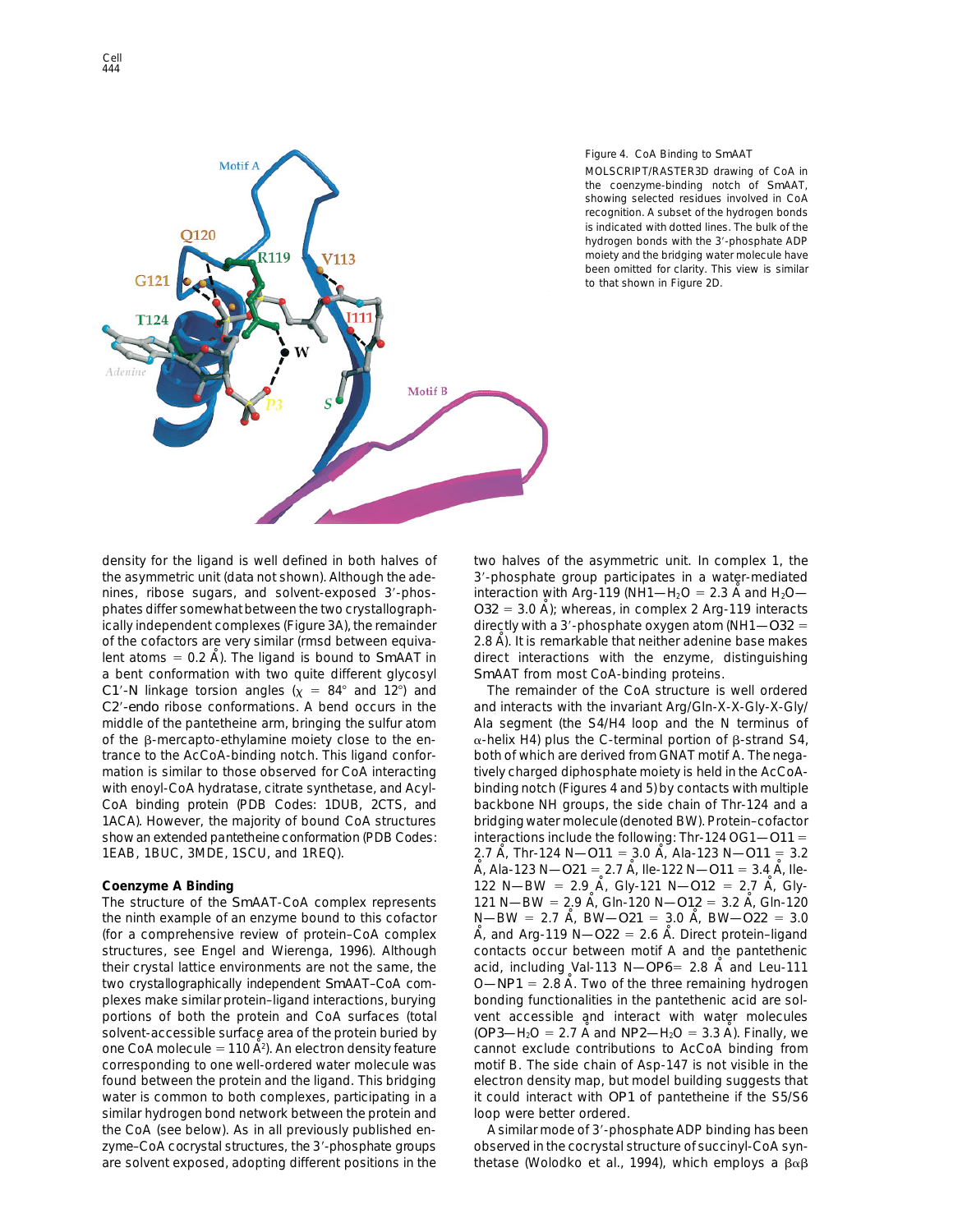

### Figure 5. Schematic Drawing of CoA–*Sm*AAT Interactions

Dashed lines denote hydrogen bonds. Interatomic distances are listed in the text (see Coenzyme A Binding). The hydrogen bond between Ile22 N and the bridging water (BW) has been omitted for clarity.

Rossmann dinucleotide-binding fold (Rossmann et al., variation within motif A in any of the structural models 1975). Although GNAT motifs A plus B in *Sm*AAT are (data not shown). superficially similar to a canonical Rossmann fold, they What additional insights does our cocrystal structure are not a perfect match, and the CoA chains in the provide regarding enzyme-catalyzed acetylation of aminosuccinyl-CoA synthetase and *Sm*AAT cocrystal struc- glycoside antibiotics? In principle, the sulfur atom of CoA

loosely bound acetyl group (attached to CoA by a rela-<br>tively weak thioester linkage) can be transferred either interpretation of our result, given the size of the aminotively weak thioester linkage) can be transferred either<br>
the microposite substrate. It seems likely that, in the size of the amino-<br>
the monto the substrate, cole and coworkers have a proposed and the monto the substrate,

tide backbone. The 3'-phosphate ADP-binding residues ecule (data not shown). Thus, Asp-53 (from the H1/H2<br>comprising the S4/H4 loop and the N terminus of  $\alpha$ -helix loop) and Asp-147. Asp-150, and Asp-151 (from the S5/ H4 show minimal variation (Arg-Arg-Gln/Ser-Gly-Ile/Val-<br>Gly/Ala-Thr/Arg) among the three sequences, and the during acetylation of aminoglycosides by SmAAT and Gly/Ala-Thr/Arg) among the three sequences, and the during acetylation of aminoglycosides by *Sm*AAT and<br>segments contributing to pantetheine binding are all and related 3-N-acetyltransferases (e.g., PaAAT in Figure 1) hydrophobic (Leu-Ala-Val versus Ile-Tyr-Val and Met-<br>Sequence analyses and homology modeling of the 2'-Val-Val). Indirect support for this prediction comes from and 69-N-acetyltransferases (*Ps*AAT and *Ah*AAT in Figthe results of site-directed mutagenesis of the invariant ure 1) document that they also have negatively charged Arg/Gln-X-X-Gly-X-Gly/Ala segment in other GNAT su- residues in their predicted H1/H2 and S5/S6 loops. It perfamily members (see Introduction), and our homol- seems likely, therefore, that the three enzymatically disogy modeling exercise, which showed no significant tinct AATs use similar substrate binding strategies,

tures actually point in opposite directions. (*S* in Figure 4) should mark the precise location of the enzyme's active center, but it seems unlikely to do so **Structural Analysis of the** *Sm***AAT Active Center** in this case because the bent conformation of the pan-All AcCoA-dependent enzymes exploit the fact that the tetheine would place the active site in the vicinity of the

> loop) and Asp-147, Asp-150, and Asp-151 (from the S5/ related 3-N-acetyltransferases (e.g., *Pa*AAT in Figure 1).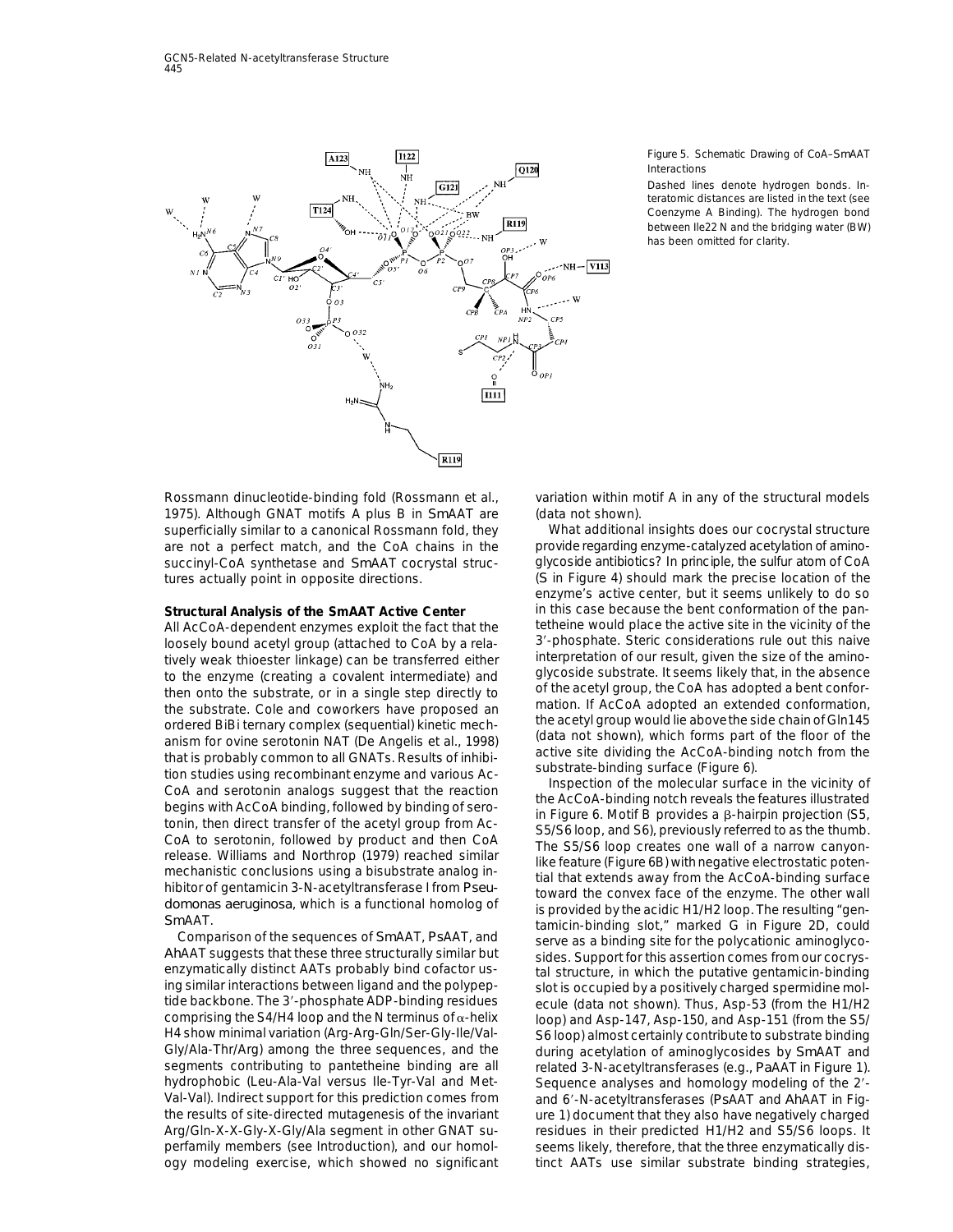

erties of the solvent-accessible surface of *Sm*AAT calculated using this conserved hydrophobic residue plays an important a water probe radius of 1.4 Å. The surface electrostatic potential is role in *SmAAT*, stabilizing the structure of the motif B color coded red and blue, representing electrostatic potentials < -8 a hairnin structure that color coded red and blue, representing electrostatic potentials  $\langle -8 \rangle$ <br>to  $> + 8 k_B T$ , where  $k_B$  is the Boltzmann constant and T is the temper-<br>ature. The calculations were performed with an ionic strength of 0<br>and diele

binding notch. The locations of selected residues involved in CoA to examine how these biologically important enzymes<br>The examition (Arg-118, Arg-119, and Gly-121) are labeled, with the N modulate eukarvotic transcription

binding notch and the negatively charged gentamicin-binding slot, and quence alignments presented in Figure 1 suggest that<br>with the locations of Asp-53, Arg-118, Arg-119, Gln-145, α-helix H2, the portions of yeast GCN5p, with the locations of Asp-53, Arg-118, Arg-119, Gln-145,  $\alpha$ -helix H2, and the thumb-like structure. This view is similar to that shown in PCAF supporting N-acetyltransferase activity are struc-

side-binding slot. Although it is tempting to go beyond mined X-ray and NMR structures. Further evidence that descriptions of the AcCoA- and aminoglycoside-binding these eukaryotic HATs are related to our eubacterial AAT surfaces and try to make specific predictions about the comes from the results of site-directed mutagenesis of catalytic roles of individual side chains, it is impossible yeast GCN5p (Kuo et al., 1998; Wang et al., 1998) and to do so in the absence of structural data on binding human PCAF (Yang et al., 1996; data not shown). Mutaof a bisubstrate analog inhibitor. Efforts are currently tions reducing or abolishing nuclear histone activity map

ments for *Sm*AAT and representative members of the the hydrophobic core. The most clear cut example is

GNAT superfamily, derived from an archaebacterium, a green plant, budding yeast, and human. These enzymes catalyze acetyl group addition to ribosomal protein S18 (*Methanococcus jannaschii* N-acetyltransferase, *Mj*NAT), a viral gag protein (*Saccharomyces cerevisiae* gag protein N-acetyltransferase, *Sc*MAK3p), basic histone tails (*S. cerevisiae* HAT1p, *Sc*HAT1p; *S. cerevisiae* GCN5p, *Sc*GCN5p; human GCN5, *Hs*GCN5; human PCAF, *Hs*PCAF), spermine or spermidine (human spermidine/ spermine N1-acetyltransferase, *Hs*DAT), and serotonin (human serotonin N-acetyltransferase, *Hs*SAT), or represent putative N-acetyltransferases with no known substrates (*Arabidopsis thaliana* hookless1, *At*NAT; *S. cerevisiae* SPT10p, *Sc*SPT10p). Z scores for the models constructed with these structure-based alignments fall between  $-4.2$  and  $-6.9$ , with most of the alignments yielding values of  $-4.7$  or better. Our results strongly suggest that all of these proteins share a common GNAT core (ranging in length from 119 to 161 residues) that supports N-acetyltransferase activity. Moreover, this analysis provides additional evidence for the existence of a GNAT superfamily that evolved from a common ancestral NAT (Neuwald and Landsman, 1997). Corroboration of this assertion is provided by the results of sitedirected mutagenesis of *Hs*DAT (Coleman et al., 1996; Lu et al., 1996) and *Sc*MAK3p (Tercero et al., 1992) (Figure 1). In *Hs*DAT, all but one of the alanine-scanning mutationsaffecting catalysis map tomotifs A or B, where they could interfere with either AcCoA or substrate binding. Most of the mutations that had little or no effect map to the surface of the *Sm*AAT structure, where they would be tolerated. In *Sc*MAK3p, the two point mutations that inactivate the *mak3* gene map to motif B, Figure 6. Surface Properties of *Sm*AAT where they could interfere with substrate binding. The GRASP (Nicholls et al., 1991) representations of the chemical prop- Tyr130Ala mutation is particularly interesting because

tively (Gilson et al., 1988). The contraction of the nuclear histone N-acetyltransferase (HAT), such as GCN5 (A) AcCoA-binding surface of *Sm*AAT, showing CoA in the cofactor- or PCAF, our work provides a framework with which recognition (Arg-118, Arg-119, and Gly-121) are labeled, with the N<br>
in condulate eukaryotic transcription (reviewed in Ogryzko<br>
is identical to that shown in Figure 2A.<br>
(B) Active site surface of SmAAT, showing CoA in th Figure 2B. turally similar to *Sm*AAT. Z scores obtained from model building range between  $-5.4$  and -6.0, which are compawhich exploit a narrow, negatively charged aminoglyco-<br>
rable to Z scores calculated for experimentally deterunderway to prepare suitable cocrystals. to the region between motifs C and D, and motifs A and B (Figure 1). Most of the deleterious substitutions Sequence Alignments of Representative mapping to the N-terminal half of *Sm*AAT can be readily GNAT Superfamily Members **Example 2018** explained, because they imply changes in one or more Figure 1 illustrates structure-based sequence align- buried residues that could destabilize the structure of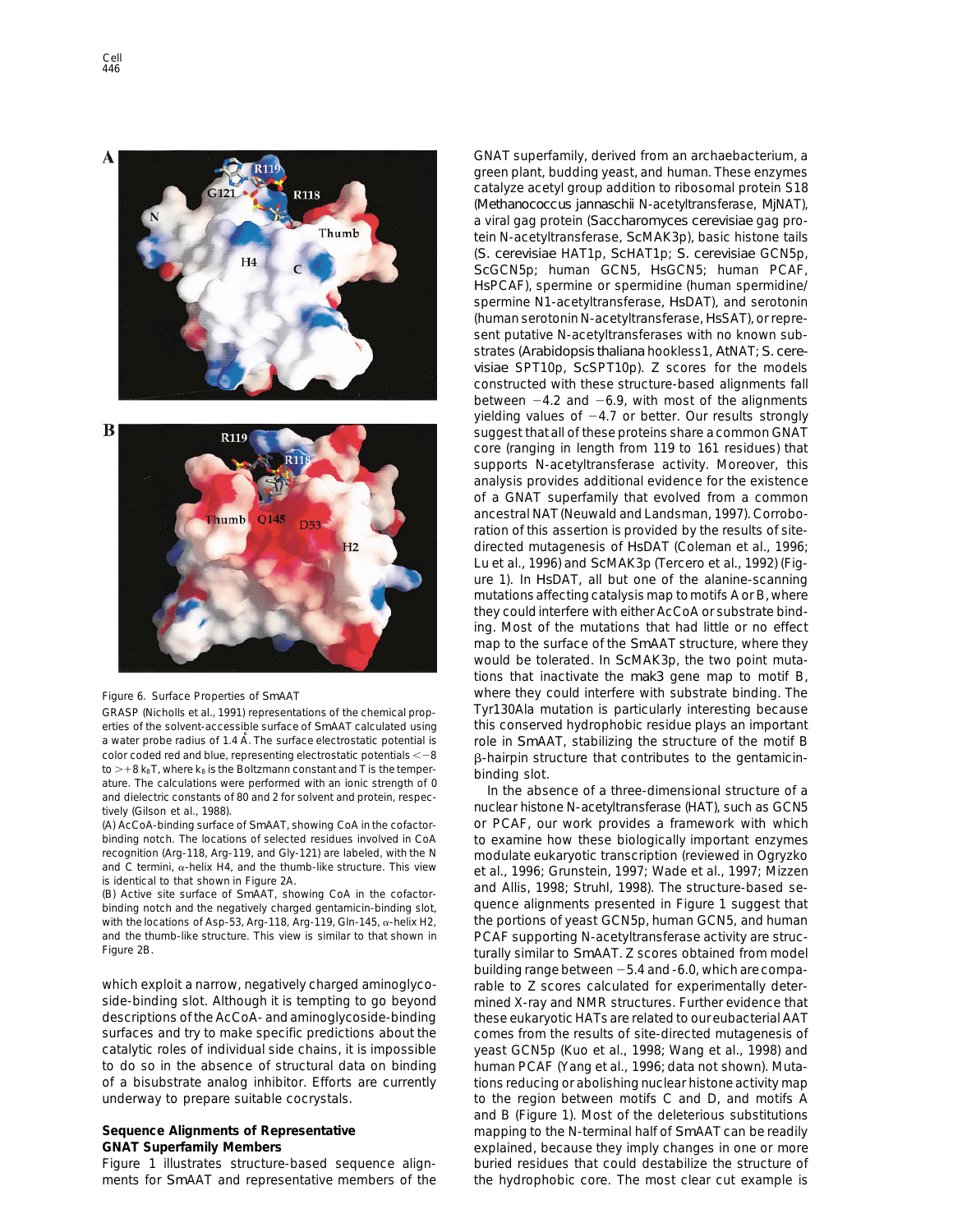His-145 in yeast GCN5, which corresponds to a buried  $\frac{50.1 \text{ Å}}{6}$  = 93.7°), with two protein–ligand complexes in the asym-<br>phenylalanine in SmAAT In motifs A and B, the bulk of metric unit that diffract to at least 2

range between  $-4.2$  and  $-4.5$ ) than for the other repre-<br>sentative members of the GNAT superfamily (Z scores<br>of  $-4.7$  or better). Inspection of the homology models<br>of  $-4.7$  or better). Inspection of the homology model revealed that these relatively low Z scores result from tuted form, and the Se-Met protein was purified and crystallized as<br>predicted deletions between motifs C and D and inser-<br>above. Crystal cryoprotection was achieved b that the structures of these three enzymes differ from<br>our cocrystal structure in two short regions. First, the<br>connection between the C terminus of  $\alpha$ -helix H1 and<br>tamicin were complicated by a dramatic reduction in en instead of the combination of  $\alpha$  helices H2 and H3 and gentamicin were similarly unsuccessful. random coil in *Sm*AAT. Second, the S3/S4 loop would be predicted to be longer in all three enzymes, with the **Antibiotic Resistance Assay** *Sm*AAT activity was determined by evaluating gentamicin resistance longest loop expected to occur in *At*NAT.

tant contexts. In particular, these results should aid di- accumenting these results should aid di-<br>rected, systematic analyses of the mechanisms by which activity in vivo. the histone N-acetyltransferases neutralize selected posi-<br>tively charged lysine residues in the N-terminal tails pro-<br>truding from the body of the histone octamer, affecting<br>DNA packaging and transcription in eukaryotes.<br>

Full-length *Serratia marcescens* aminoglycoside-3-N-acetyltrans- of the protein and were never visualized. Experimental phases ( $\alpha_{\text{MAP}}$ ) ferase (SmAAT[1-177], GenBank accession code g239721) fused were estimated at 2.3 Å resolution using SHARP (de La Fortelle and with an additional 21 N-terminal amino acids (MGSSHHHHHHSSGE Bricogne, 1997), giving final figures of merit of 0.58 and 0.38 for NLYFQGH) was expressed in *E. coli* and purified via Ni<sup>2+</sup>-ion affinity acentric and centric reflections, respectively. The resulting |F<sub>observed</sub>|/<br>chromatography (Nikolov et al., 1992). Mass spectrometry docu- and resul chromatography (Nikolov et al., 1992). Mass spectrometry documented that a significant portion of the purified SmAAT was proteo- regions, with right-handed α helices and β strands clearly visible. lyzed, yielding a mixture of full-length protein plus a C-terminal After density modification using SOLOMON (Abrahams and Leslie, truncation beyond residue 168 (data not shown). This material was 1996), virtually all of the ordered residues were built into the highdeemed to beunsuitable for crystallization. Reasoning that flexibility quality electron density map (Jones et al., 1991). Model building of the C-terminal portion of the protein was responsible for its re- interspersed with positional, simulated annealing and temperature moval, we expressed and purified the appropriate truncation factor refinement using CNS (Brünger et al., 1998) permitted location [*Sm*AAT(1–168)]. Tobacco etch virus protease was used to remove of coenzyme and an unambiguous trace and sequence assignment the bulk of the hexa-histidine tag, leaving two amino acids Gly of *Sm*AAT. It is remarkable that only two selenium atoms were and His N-terminal to the initiation Met of *Sm*AAT. The measured responsible for phasing 273 residues plus two copies of CoA, which molecular mass for *Sm*AAT (1–168) was 18,630  $\pm$  60 (predicted is somewhat higher than the recommended ratio of 90 residues per 18,649). Proteolysis combined with mass spectrometry revealed selenium atom derived from Hendrickson (1991). sites within *Sm*AAT (1–168) that are exquisitely sensitive to trypsin The current refinement model consists of *Sm*AAT residues 25–161 (Arg-3, Arg-14, Lys-16, and Lys-18), suggesting that the N terminus plus CoA (complex 1), and *Sm*AAT residues 25–160 plus CoA (comof the enzyme is also disordered. Lower efficiency protease cleav- plex 2), plus 253 hydration waters and one spermidine molecule. age sites near the C terminus of this truncated form of *Sm*AAT The electron density for the polypeptide backbone is everywhere include Glu-165 (V8 protease) and Lys-159 and Arg-163 (trypsin). continuous at 1.3 o in a (2|F<sub>observed</sub> – |F<sub>calculated</sub>) difference Fourier syn-<br>Crystallization trials with SmAAT(1–168) plus CoA yielded crystals thesis,

phenylalanine in *Sm*AAT. In motifs A and B, the bulk of metric unit that diffract to at least 2.0 A resolution. *Sm*AAT(1–168)-<br>The mutations reducing activity man to AcCoA-binding CoA cocrystals were grown by sitting-dro the mutations reducing activity map to AcCoA-binding<br>
residues or motif B, where they could influence sub-<br>
strate binding and catalysis.<br>
strate binding and catalysis.<br>
strate binding and catalysis. strate binding and catalysis. *<sup>t</sup>*-butanol, 20 mM SrCl2, 7% dioxane, 5% 2,4-methylpentanediol, 40 mM hexanediol, 10 mM dithiothreitol, 2 mM tri(2-carboxyethyl)phosand *Sc*HAT1p are somewhat less satisfactory (Z scores phine-HCl, 10 mM spermidine, and 2.5% glycerol. As a precaution<br>range hetween – 4.2 and – 4.5) than for the other repre- to ensure ligand binding, the protein was incu above. Crystal cryoprotection was achieved by adding glycerol to a final concentration of 17% plus 8% 2R,3R-butanediol. More contions between motifs D and A. It is, therefore, probable a final concentration of 17% plus 8% 2R,3R-butanediol. More con-<br>that the structures of these three enzymes differ from ventional cryoprotection regimes prevented ic the N terminus of  $\beta$ -strand S2 is likely to be random coil ity and were not successful. Crystal soaking experiments with

of *E. coli* transformed by a plasmid encoding the *aat* gene. A 1325 base pair BamHI-MscI fragment including the *aat* gene was isolated from pFastBac1 (Life Technologies) and subcloned into pBluescript<br>The three-dimensional structure of this novel antibiotic-<br>activity of the C-terminal truncation of SmAAT, a stop codon was resistance enzyme explains acetyl coenzyme A binding introduced after the codon corresponding to His-168 by in vitro and identifies the location of putative active-site resi- mutagenesis. The resulting plasmids encoding wild-type and trundues responsible for recognition of gentamicin and other cated *Sm*AAT, plus the empty vector as a negative control, were<br>
a minoglycoside antibiotics. Our work also provides the introduced into *E. coli* DH5a. Gentamicin aminoglycoside antibiotics. Our work also provides the<br>structure of the GCN5-related N-acetyltransferase core,<br>which represents a starting point for further crystallo-<br>graphic, biochemical, and genetic studies of members<br> empty vector was completely inhibited. E. coli harboring the of a large superfamily of N-acetyltransferases that cata- plasmids encoding either the wild-type or truncated enzymes were lyze acetyl group addition in various biologically impor-<br>tant contexts, in particular, these results should aid di- documenting that truncation of SmAAT does not affect enzyme

reverse-beam geometry to record Friedel pairs at three X-ray wavelengths, corresponding to one remote point above the Se absorption edge ( $\lambda_3$ ) and the absorption edge inflection point ( $\lambda_1$ ) and peak ( $\lambda_2$ ). **Experimental Procedures** Data were processed using MOSFLM (Leslie, 1990). Two of the possible eight selenium sites were found using Patterson syntheses. **Protein Preparation and Crystallization** The remaining methionine residues occur within disordered regions

thesis, except between residues 146-151 where breaks occur. In in the monoclinic space group C2 (a = 78.5  $\dot{A}$ , b = 102.3  $\dot{A}$ , c = complex 1 there is continuous electron density for the backbone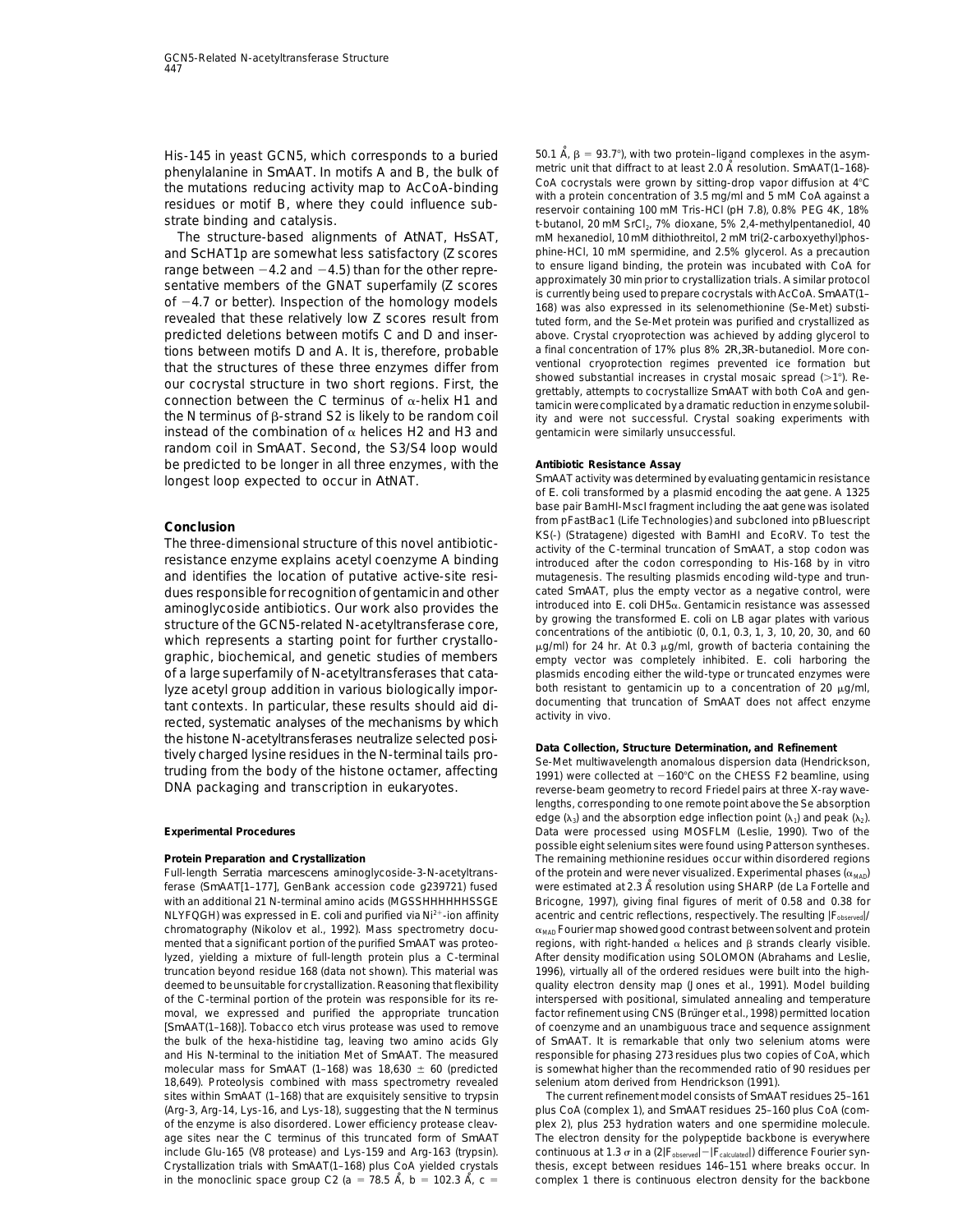atoms for residues 146–150 but no clear side chain density for Asp- Coleman, C.S., Huang, H., and Pegg, A.E. (1996). Structure and 147, Tyr-148, and Asp-151. All illustrations of SmAAT are derived critical residues at the active site of spermidine/spermine N<sup>1</sup>-acetylfrom complex 1. The portions of the polypeptide chain that were transferase. Biochem. J. *316*, 697–701. not included in the refinement correspond well with the results of De Angelis, J., Gastel, J., Klein, D.C., and Cole, P.A. (1998). Kinetic<br>proteolysis/mass spectrometry (see above), which also showed a analysis of the cata low efficiency cleavage by V8 protease at Asp-147. The two CoA (EC 2.3.1.87). J. Biol. Chem. *273*, 3045–3050. molecules are well defined in the electron density map. PROCHECK (Laskowski et al., 1993) revealed no unfavorable  $(\phi, \psi)$  combinations,<br>
(Laskowski et al., 1993) revealed no unfavorable  $(\phi, \psi)$  combinations,<br>
and main c 0.3). Average B factors are 23  $\AA^2$  and 37  $\AA^2$  for protein atoms and Engel, C., and Wierenga, R. (1996). The diverse world of coenzyme water molecules, respectively.<br>A binding proteins. Curr. Opin. Struct. Biol. 6, 7

Structure-Based Sequence Alignments<br>
Twelve broadly representative GNAT sequences plus the sequence<br>
of a functional homolog of SmAAT from Pseudomonas aeruginosa<br>
(Schwocho et al., 1995) were selected for structure-based s Landsman (1997) were manually edited based on the secondary and Hendrickson, W. (1991). Determination of macromolecular structertiary structures of *Sm*AAT. These improved sequence alignments tures from anomalous diffraction of synchrotron radiation. Science were used to generate three-dimensional models based on the 254, 51-58. were used to generate three-dimensional models based on the SmAAT structure via a fully automated procedure implemented in Hilfiker, A., Hikfiker-Kleiner, D., Pannuti, A., and Lucchesi, J.C. MODELLER (Sali and Blundell, 1993). The models were evaluated (1997). *mof*, a putative acetyl transferase gene related to Tip60 and using empirical energy scores generated by PROSAII (Sippl, 1993). MOZ human genes and the SAS genes of yeast, is required for This model evaluation program indicated both global and local prob- dosage compensation in *Drosophila*. EMBO J. *16*, 2054–2060. lems with particular alignments. Such problematic cases were man- Holm, L., and Sander, C. (1993). Families of structurally similar proually adjusted, and then model building and evaluation procedures teins, version 1.0. J. Mol. Biol. 233, 123–138.<br>Were repeated. This cycle of alignment, model building, and evaluawere repeated. This cycle of alignment, model building, and evalua-<br>tion was repeated several times for some sequences. Such an itera-<br>tive procedure has proved useful for resolving a variety of challengtive procedure has proved useful for resolving a variety of challeng-<br>
ing alignment problems (Sanchez and Sali, 1997). The overall<br>
reliability of the final structure-based alignments of SmAAT with 13<br>
target sequences an

help using Beamline F2. We thank Drs. J. Bonanno, J. Marcotrigiano, structure: pattern recognition of hydro<br>27-and S. K. Nair for their invaluable assistance with X-ray measure- features. Biopolymers 22, 2577–2637. ments and figure preparation, and Drs. V. G. Allfrey, B. T. Chait, Kraulis, P.J. (1991). MOLSCRIPT: a program to produce both de-<br>S. L. Cohen, K. Gaijwala, D. Jeruzalmi, J. Kurivan, H. Lewis, G. A. a tailed and schematic p S. L. Cohen, K. Gajiwala, D. Jeruzalmi, J. Kuriyan, H. Lewis, G. A. tailed and schematic plots of protein structures. J. Appl. 24, 946–950. Petsko, R. G. Roeder, and A. Tomasz for useful discussions. S. K. B. is an Investigator in the Howard Hughes Medical Institute. This work Kuo, M.-H., Zhou, J., Jambeck, P., Churchill, M.E.A., and Allis, C.D. and Isabel P. Furland (S. K. B.). E. W. is a Deutscher Akademischer for the activation of target genes in vivo. Genes Dev. 12, 627-639. Austauschdienst Fellow. A. S. is a Sinsheimer Scholar and an Alfred Lambert, T., Gerbaud, G., Galimand, M., and Courvalin, P. (1993).<br>P. Sloan Research Fellow and is supported by the National Institutes Characterization of P. Sloan Research Fellow and is supported by the National Institutes Characterization of the *Acinetobacter hemolyticus* aac(69)-Ig gene of Health (GM54762) and the National Science Foundation (BIR-<br>9601845). amikacin Antimicrob Agents Chemother 37 2093-2100

assessing the accuracy of crystal structures. Nature *355*, 472–475. *271*, 18920–18924.

D, in press. Clin. Infect. Dis. *24*, S46-S62.

Structure *4*, 1013–1016. transcriptional regulation. Cell Mol. Life Sci. *54*, 6–20.

analysis of the catalytic mechanism of serotonin N-acetyltransferase

maps and the location of errors in these models. Acta Crystallogr.<br> *A47*, 110–119.

At CHESS we thank Dr. Dan Thiel and the MacCHESS staff for their Kabsch, W., and Sander, C. (1983). Dictionary of protein secondary<br>help using Beamline F2 We thank Drs. J. Bonanno, J. Marcotrigiano, structure: pattern reco

was supported in part by the Rockefeller University and Richard M. (1998). Histone acetyltransferase activity of yeast Gcn5p is required

9601845). amikacin. Antimicrob. Agents Chemother. *37*, 2093–2100.

Laskowski, R.J., MacArthur, M.W., Moss, D.S., and Thornton, J.M. Received July 2, 1998; revised July 17, 1998. (1993). PROCHECK: a program to check stereochemical quality of protein structures. J. Appl. Crystallogr. *26*, 283–290.

**References** Lee, B., and Richards, F.M. (1971). The interpretation of protein structures: estimation of static accessibility. J. Mol. Biol. 55,<br>structure determination of F1 ATPase. Acta Crystallogr. *D52*, 30–42.

structure determination of F1 ATPase. Acta Crystallogr. D52, 30–42.<br>Allfrey, V.G., Faulkner, R., and Mirsky, A.E. (1964). Acetylation and<br>methylation of histones and their possible role in the regulation of<br>RNA synthesis. of human spermidine/spermine N<sup>1</sup>-acetyltransferase. J. Biol. Chem.

Brünger, A.T. (1998). Free R value: cross-validation in crystallogra-<br>
phy. Methods Enzymol. 277, 366-396.<br>
for realistic molecular graphics, Acta Crystallogr. D50, 869-873. for realistic molecular graphics. Acta Crystallogr. D50, 869-873.

Brünger, A., Adams, P.D., Clore, G.M., Gros, P., Grosse-Kuntsleve, Miller, G.H., Sabatelli, F.J., Hare, R.S., Glupczynski, Y., Mackey, P., R.W., Jiang, J.-S., Kuszewski, J., Nilges, M., Pannu, N.S., and Read, Shales, D., Shimizu, K., and Shaw, K.J. (1997). The most frequent R.J. (1998). Crystallography and NMR system: a new software sys- aminoglycoside resistance mechanisms—changes with time and tem for macromolecular structure determination. Acta Crystallogr. geographic area: a reflection of aminoglycoside usage patterns?

Cohen, S.L. (1996). Domain elucidation by mass spectrometry. Mizzen, C.A., and Allis, C.D. (1998). Linking histone acetylation to